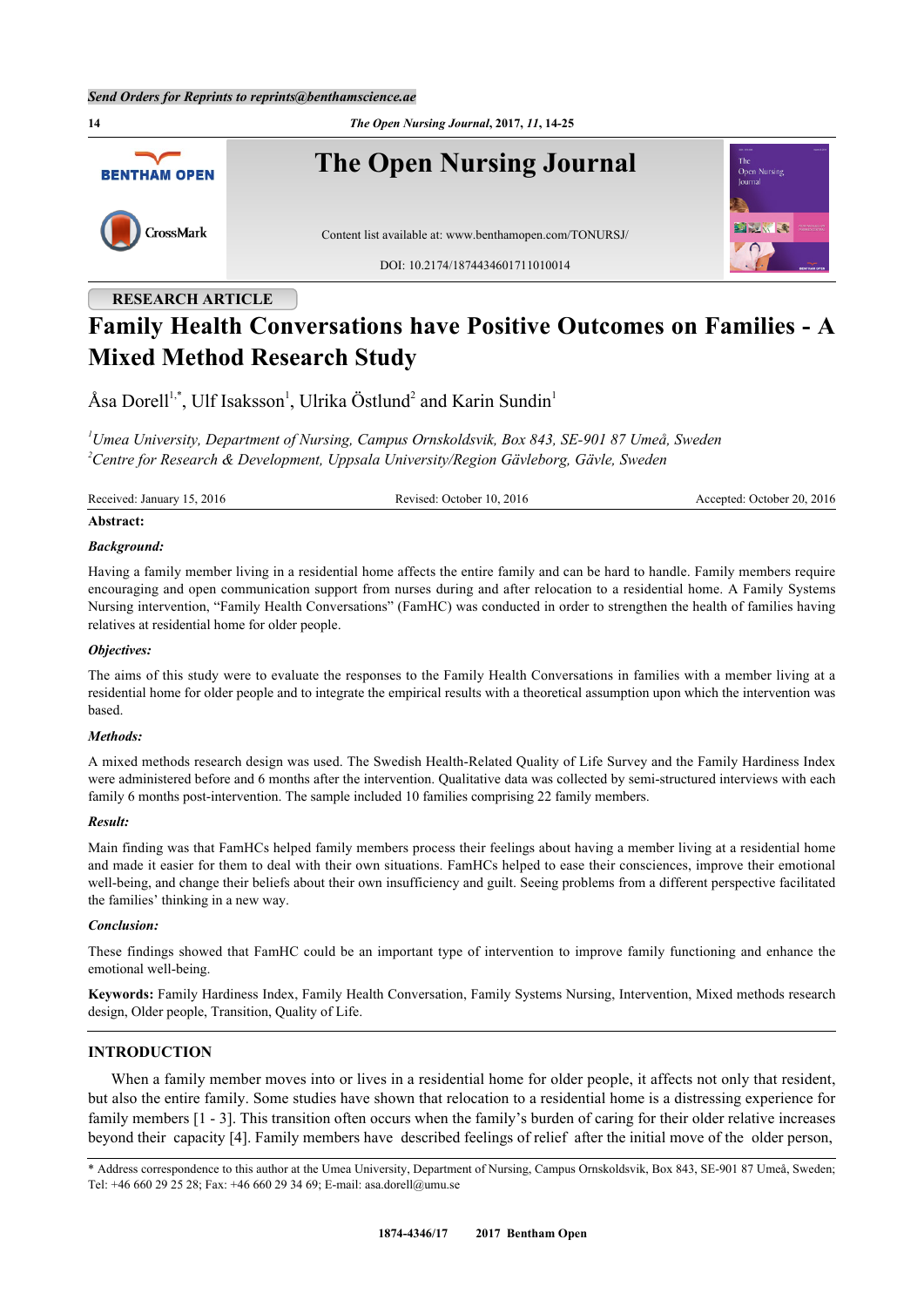but also feelings of loss, guilt, sadness [\[5](#page-8-3), [6\]](#page-8-4), and stress [[7](#page-8-5)]. When the older person had moved to a residential home, relationships within the family can sometimes become troublesome, and complex new patterns of family relationships may arise [\[7](#page-8-5)]. Studies have shown that family members will remain involved in the lives of their sick relative following placement in residential homes for older people [\[8](#page-8-6), [9](#page-9-0)], and as a result, their need for support is important [\[10](#page-9-1)].

Several studies suggest that families require encouraging and open communication and collaborative support from nurses during and after relocation to a residential home [[11](#page-9-2) - [14\]](#page-9-3). According to Bramble *et al*., [\[5](#page-8-3)], family members wish for a more communicative relationship with nurses based on non-judgmental collaboration, which can be achieved through Family Systems Nursing (FSN) interventions. FSN provides a model of care in which the resident and the resident's family, rather than the resident alone, are recognized and formalized as the unit of care [[15\]](#page-9-4). Viewing the family as a unit requires that attention be paid to the situation of the whole family, rather than only to the diseases and condition of the resident [\[16](#page-9-5), [17](#page-9-6)] also when not all family members are present.

FSN is based on the assumption that health and illness affect all family members. The FSN goal is to maintain health and facilitate healing in the family in terms of functioning, beliefs, and meanings related to the problems described by the family [[15\]](#page-9-4). In previous studies, families' experiences after participating in FSN interventions showed that family interventions were appreciated by families [[18](#page-9-7) - [24\]](#page-9-8). To our knowledge, there have been no quantitative evaluations of effects or responses upon family members to an older person living in a residential home. Relocation to a residential home is for the old person and rest of the family described in studies as one of the most stressful events in life [[6,](#page-8-4) [25\]](#page-9-9).

The Family Health Conversation (FamHC), an FSN intervention, influenced by the Calgary Family Assessment Model (CFAM), the Calgary Family Intervention Model (CFIM) [[15](#page-9-4)], and the Illness Beliefs Model (IBM) [[26](#page-9-10)]. The FamHC is a systemic approach focused on the interactions and relationships between family members` beliefs and experiences in which each family member's view is equally important [\[20,](#page-9-11) [27\]](#page-9-12) and personal narratives and reflections are significant and emphasized. Narration is believed to have a profound effect on the healing process [[28](#page-9-13)], and is closely joined together with reflections, which is thought to facilitate the emergence of new beliefs and the discovery of new alternatives or meanings that can also have an impact on the health [\[29](#page-9-14)].

Research into FamHc shows positive impact for families [[19](#page-9-15) - [22,](#page-9-16) [30](#page-9-17) - [32](#page-10-0)]. Based on the increased evidence in the literature on positive outcomes of paying attention to families in health care, FamHC may facilitate building a trusting relationship with families that have a family member living in a residential home. This may result in families becoming more confident with the situation and lead to a better relationship with the nurses [\[33](#page-10-1), [34](#page-10-2)]. A good relationship may also contribute to a psychosocial well-being of the family member living at the residential home [\[34,](#page-10-2) [35\]](#page-10-3). However, even if FamHCs is well grounded in theory and the empirical evidence of how it works in practice, more empirical studies are still needed before the intervention is implemented more broadly in different contexts. Using a mixed methods research approach when evaluating complex interventions, such as FamHC, enables an understanding as to whether or not an intervention works [[36\]](#page-10-4).

Given this background, we suggest *the following theoretical assumption* concerning responses to and effects of FamHCs: Family Health Conversations create a context for change and support the creation of new beliefs, new meanings, and new opportunities to manage the problems described by the family. This way of facilitating health will promote healing and support family changes and adaptations to restore balance and harmony in the family. Therefore, the aims of this study were to evaluate the responses to the Family Health Conversations (FamHCs) in families with a member living at a residential home for older people and to integrate the empirical results with a theoretical assumption upon which the intervention was based.

### **MATERIALS AND METHODOLOGY**

In this study, a mixed methods research design was used. Qualitative and quantitative data were integrated with an underlying theoretical assumption by using triangulation as a methodological metaphor [[37,](#page-10-5) [38\]](#page-10-6).

### **Participants and Setting**

The sample included families of residents in three residential homes for older people. The inclusion criterion was having a member living in one of the residential homes for older people where the intervention was conducted. The exclusion criterion was an inability to speak or read Swedish. Four families at each unit (12 families in total) were enrolled in the intervention. None of the residents participated in the FamHcs because of their condition or illness. Two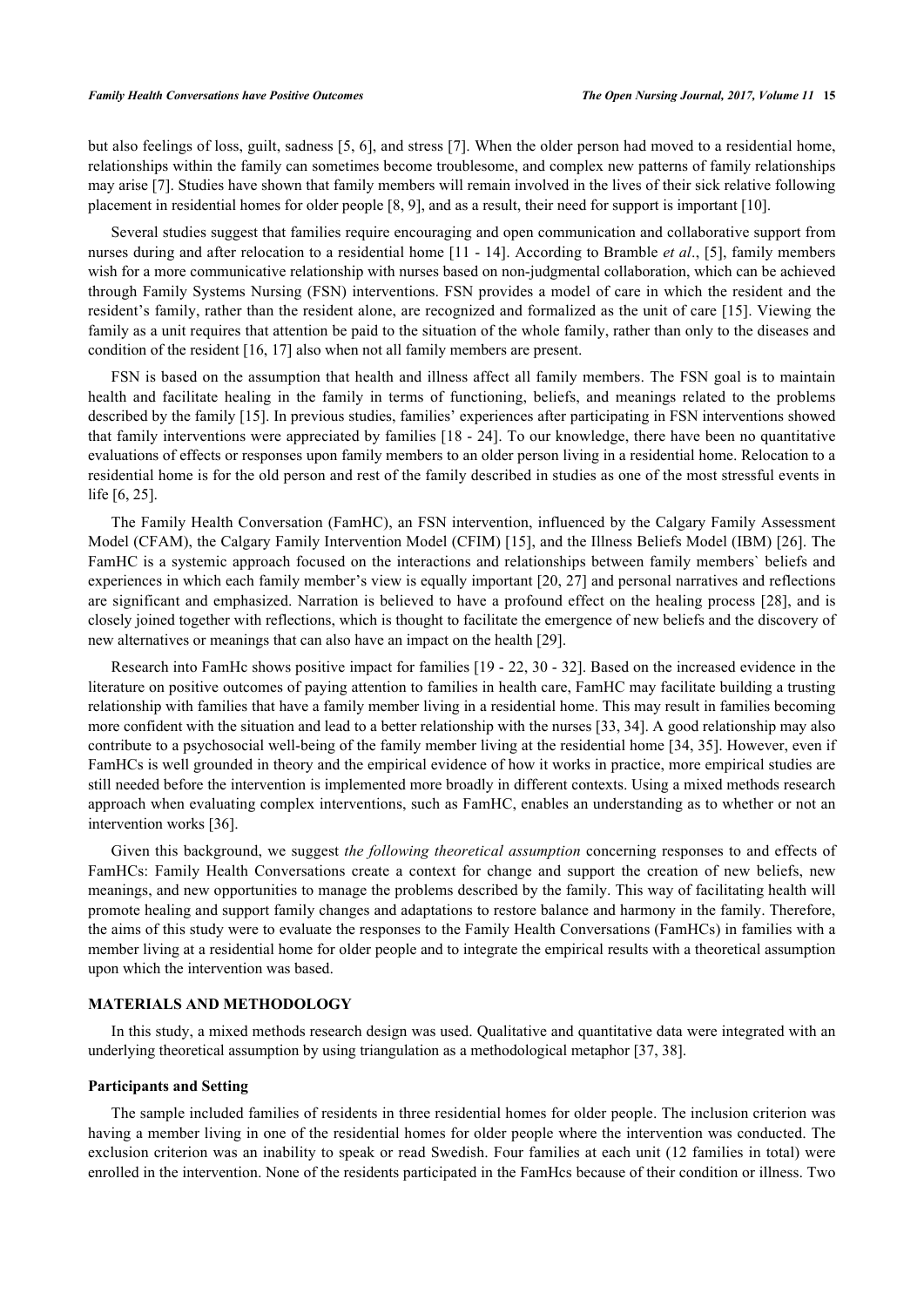families who participated in the FamHCs declined to participate in the follow-up interviews due to health-problems and lack of time, respectively. Consequently, 10 families comprising 22 family members were included in the study. The participating family members (20 women and 2 men) were 39–84 years old (Median = 55).

#### **Intervention**

Prior to the intervention, three nurses from three residential homes for older people participated together in session related to FamHC. The education was a tailored and shortened version of a regular university course in FamHC [\[39\]](#page-10-7). The nurses learned about the theoretical basis of family-system nursing and practiced FamHC in role-playing exercises.

The theoretical assumptions of FamHC comprise a number of core components [\[20](#page-9-11)]. Reciprocity, humility, and respect for the families and their situation, their beliefs, and ideas are central to the intervention. A non-hierarchical approach between the nurse and the family is also essential in building a trusting relationship. A non-hierarchical approach is characterized by reciprocity, where the nurses and each family member are acknowledged as equally valid [\[27](#page-9-12)]. The intervention consisted of families participating in a series of three 1-hour conversations about every other week. Two nurses led each conversation, one nurse who had participated in the education and one nurse from the research group previously trained in FamHCs. The family members and the nurses created the conversational content together with the aim of finding alternative solutions to problems described by the families. During the first conversation, all family members were invited to tell their stories and encouraged to listen to each other's. The second conversation was intended to focus on the problems and suffering identified in the first conversation. The third conversation focused on family strengths and resources for the future [[27\]](#page-9-12). Two weeks after the last conversation, a closing letter was sent to all the family members. The letter provided the nurses' reflections over the three conversations, acknowledging the families' suffering and highlighting their resources [\[40](#page-10-8)].

# **Qualitative Data Collection and Analysis**

Semi-structured group interviews were conducted six months after the FamHCs intervention to collect qualitative data from each family [\[41\]](#page-10-9). Individual interviews were used in the two families that had only one participant. The interviews concerned families' experiences of and reflections on participating in the FamHCs and followed an interview guide to ensure that questions relevant to the study aim were asked [[42](#page-10-10)]. The family members were asked whether and how anything had changed in the family after their participation in the conversations and how the conversations had affected them. The interview started with an open question: "Can you tell me about your experiences of participating in the Family Health Conversations?" The interview continued with follow-up questions "Can you tell me whether or not the conversations have been helpful to you in your family, and if so, how?" "Can you tell me whether or not the conversations have contributed to a change in your family, and if so, how?" "Did you experience the conversation as positive, and if so, why / what / how?" "Did you experience the conversations as negative, and if so, why/what/how?" Probing questions, such as "Who?", "When?" and "What do you mean?" were asked when necessary. The interviews, performed by one researchers who had not been involved in the intervention, took place in a conversation room in the particular residential home and lasted about 60 minutes. All interviews were tape-recorded and transcribed verbatim.

The interviews were analysed using qualitative content analysis [[43\]](#page-10-11) performed in several steps. First, all transcripts were read through several times in order to gain a sense of the whole [[44](#page-10-12)]. The text was then reread and divided into meaning units, each representing a single unit of content [[45](#page-10-13)]. The meaning units were then condensed and labelled with codes. Through comparing the codes for similarities and differences, two categories with seven related subcategories were abstracted. The analysis was an interprative ongoing process, in which the authors reflected until agreement was reached.

# **Quantitative Data Collection and Analysis**

The Family Hardiness Index (FHI) [\[46](#page-10-14)] was used to measure the intervention's effect on family stress resistance and adaptation resources. The instrument consists of 20 statements scored on a 4-point Likert-type scale. In this study, the version consisting of the 3 subscales *Commitment* (the family´s ability to work together and the confidence in handling problems), *Challenge* (the family´s approach and attitude towards new experiences), and *Control* (the sense of being in control of family life) was used. A total score was calculated, ranging from 0 to 60, in which a higher score reflected higher family hardiness. The Swedish version of the FHI used in the study indicates good internal consistency ( $\alpha$  = 0.86) for a newly published instrument [\[47](#page-10-15)].

The Swedish Health-Related Quality of Life Survey (SWED-QUAL) was used to measure the effect the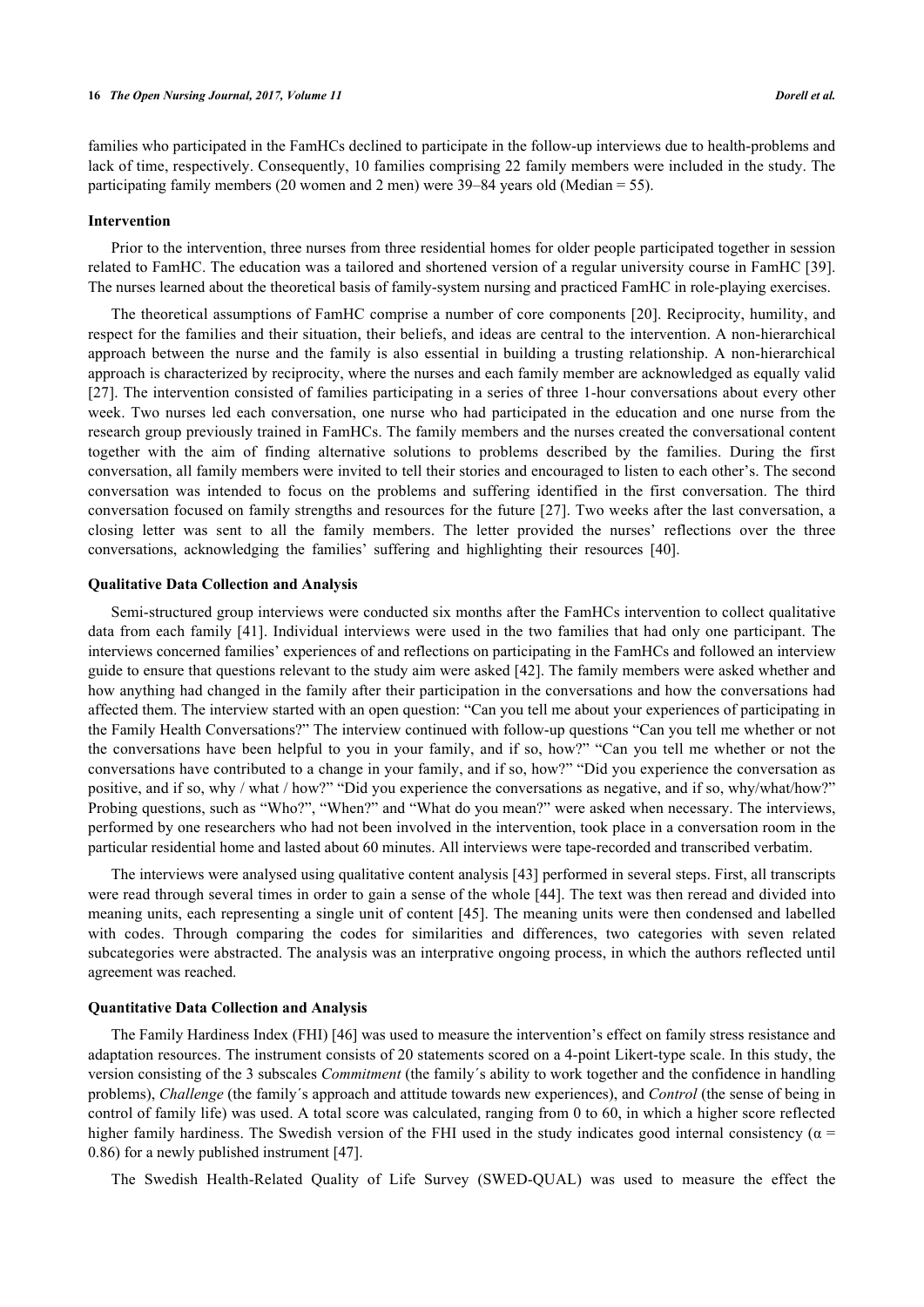intervention had on the families' health-related quality of life. The instrument consists of 61 items calculated on 12 subscales reflecting different aspects of health-related quality of life. The response options are of the Likert type and offer four or five response alternatives. The scores are transformed into a 0–100 score index, with higher scores reflecting better functioning and well-being. The instrument shows good internal consistency ( $\alpha = 0.78$ ) for all subscales [\[48](#page-10-16)].

Comparisons of SWED-QUAL and FHI results from baseline to 6-month follow-up post intervention were made using Cohen's *d* to calculate effect size. According to Cohen [[49\]](#page-10-17), benchmarks for effect size are 0.2, 0.5, and 0.8, respectively, for small, medium, and large effect sizes. A value  $> 0.25$  was considered clinically significant [cf.50]. Clinical significance may be defined as a difference large enough to have an impact on a person's health [[51\]](#page-10-18). Wilcoxon signed-rank were conducted to determine statistically significances between baseline and follow-up. A p-value <0.05 was considered statistically significant.

### **Integration**

To integrate the quantitative and qualitative results we used triangulation as a methodological metaphor as described by Erzberger and Kelle [[37\]](#page-10-5) and exemplified by Östlund et al. [\[38\]](#page-10-6). This method links theoretical assumptions to empirical findings and assigns the different data sources equal weights. The sides of the triangle represent relationships between the theoretical assumptions and the empirical findings originating from qualitative and quantitative data. Results that are found to be convergent, complementary, or divergent are reflected by different types of triangle [\[38](#page-10-6)].

# **Ethics**

Permission to conduct the study was given by the head of administration and the heads of the units. Written and verbal information concerning the study aims, voluntary participation, and confidentiality were given to the participants in accordance with research ethics. Consent to carry out and record the interview was sought from the families before they were included. The Regional Ethical Review Board approved the study (2011-335-31M).

# **RESULTS**

The results are reported in three sections: first, results of the qualitative interviews with family members; second, the results of the instruments SWED-QUAL and FHI; and third, the integration of the empirical results from interviews and instruments with the theoretical assumptions.

# **Qualitative Findings 6 Months After the Intervention**

The findings revealed two categories, *Improved family functioning* and *Enhanced emotional well-being*, reflecting the responses of the families after their participation in the FamHCs.

### *Improved Family Functioning*

### *A deeper relationship within the family*

Family members described an improved understanding within the family when they discovered what kinds of issues each family member was struggling with. After participation in the FamHCs, they felt they could share their grief and suffering, and this improved relationships within the family.

"We have always had a great relationship, but after the conversations we have come even closer to each other".

# *Started dialoguing within the family*

Family members described having more honest and deeper conversations after participating in the FamHCs. Having learned about the other family members' views of the situation, they found it easier to talk to each other at home and to express what they were feeling without becoming too emotional.

"Now I understood how my mother looked at the problems compared to me."

### *Shared responsibility within the family*

Improvements in sharing responsibilities within the families was another result of participating in the FamHCs. Before the conversations the family members tried to arrange everything themselves. They described feeling that their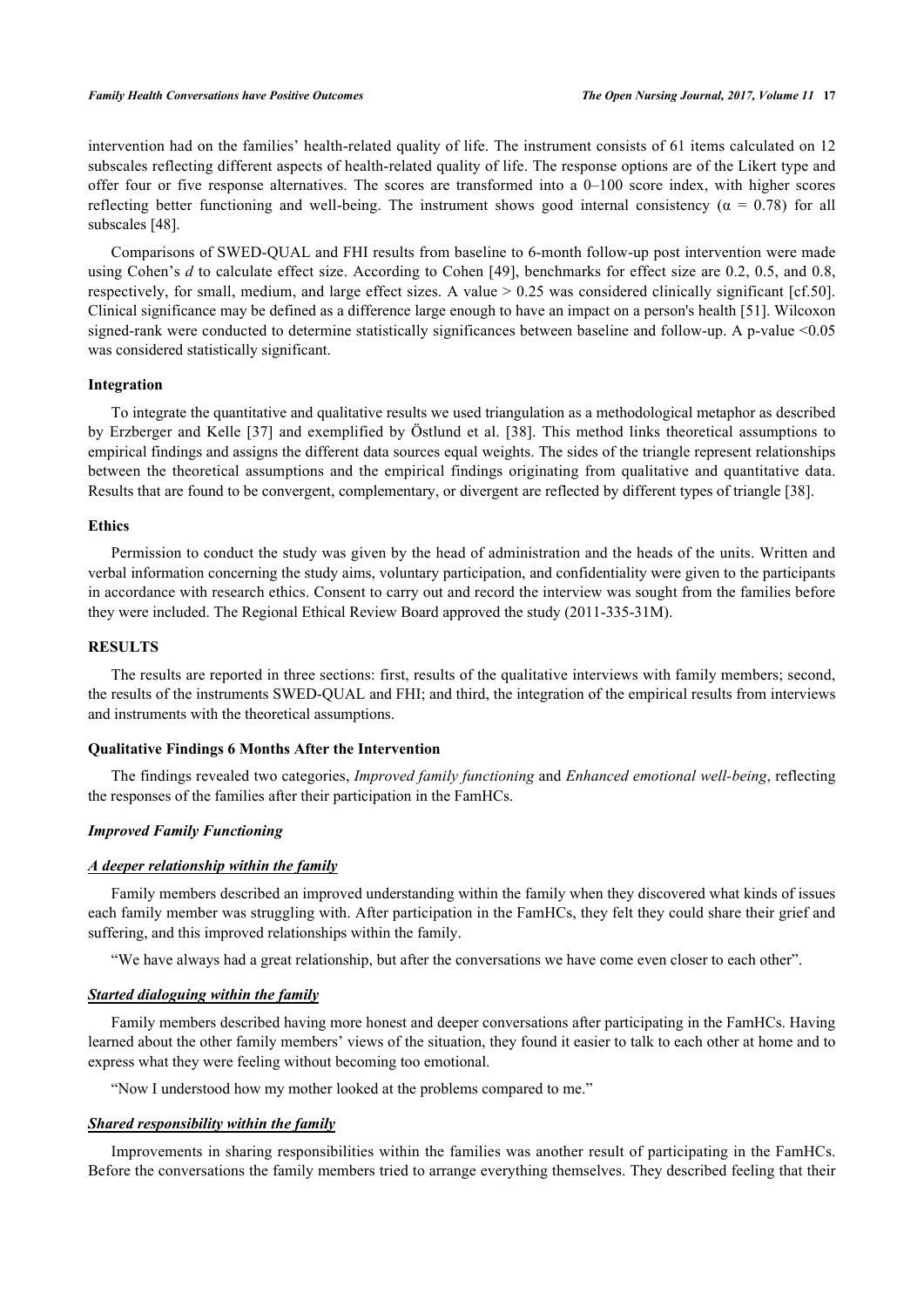burden of responsibility had lightened after sharing their experiences with each other, and they saw each other's problems from a different perspective. Participants felt the family had become a team working together towards the same goals.

"We have become even stronger. We are a strong team when difficulties and such things arise."

# **Enhanced Emotional Well-Being**

# *Feeling strengthened*

The FamHCs gave the family members courage to express their needs and to ask for help not only outside the family but also within the family, and they felt this had improved their health. They described an improved life situation, a happier mood, and a brighter view of the situation than they had had before the conversations. Their previous attempt to cope with the new situation of having a sick family member living in a residential home had not gone well. The conversations had helped them to process their feelings about having a family member in a residential home.

"During the conversation I was allowed to speak freely, and it strengthened me."

# *Gaining facilitating beliefs*

After participating in the FamHC, the family members looked upon things in a different way and were more aware of their beliefs and emotions. The FamHCs made it possible for them to think differently, feel better about their situation, and move on with their lives.

"It's easy to get stuck in a mind-set; I think the nurses helped us to think in a different way."

# *Getting relief from sharing feelings*

The family members expressed feeling relief after participating in the FamHCs and being able to share their feelings of grief and suffering with other members in the family: they were no longer alone in their sorrow. They also said that they had learned that expressing their feelings was a positive thing that helped to relieve their pressure, anxiety, and frustration and make the situation easier to deal with.

"The positive [thing] was to unburden one's heart. It is packed [full] all the time, and it hurts so much."

# *Easing a bad conscience*

Participating in FamHCs helped the families to decrease the demands they put on themselves, such visiting the sick family member every day. Family members described living with a constant guilty conscience about their loved ones before the conversations. After participating in the FamHCs, they gained insight into the importance of allowing themselves to be happy. They felt that they had developed tools for how to think about and handle their feelings of insufficiency and guilt so they could ease their bad consciences.

"The most important [outcome] of these conversations is that I have been helped to manage my bad conscience."

# <span id="page-4-0"></span>**Table 1. Measures before and after intervention (n = 22).**

|                         | <b>Baseline Mean (SD)</b> | <b>Follow-up Mean (SD)</b> | Cohen's d | D     |
|-------------------------|---------------------------|----------------------------|-----------|-------|
| <b>FHI</b>              |                           |                            |           |       |
| Total (range 0-60)      | 43.14 (6.92)              | 45.64 (7.09)               | 0.27      | 0.210 |
| Commitment (range 0-24) | 16.82(4.96)               | 18.41 (4.57)               | 0.26      | 0.222 |
| Challenge (range 0-18)  | 11.91(2.84)               | 12.09(1.90)                | 0.06      | 0.777 |
| Control (range 0-18)    | 14.41 (2.26)              | 15.14(1.86)                | 0.39      | 0.066 |
| SWED-QUAL (range 0-100) |                           |                            |           |       |
| Physical functioning    | 82.98 (18.69)             | 80.34 (20.39)              | 0.04      | 0.850 |
| General health          | 74.12 (20.71)             | 77.44 (17.80)              | 0.13      | 0.573 |

# **Quantitative Results – Families' Hardiness and Quality of Life Before and Six Months After the Intervention**

The results of the families' assessments showed tendencies of improvement concerning the subscale negative affect at follow-up. The result also showed a tendency that pain were scored lower and sleep problems were scored higher at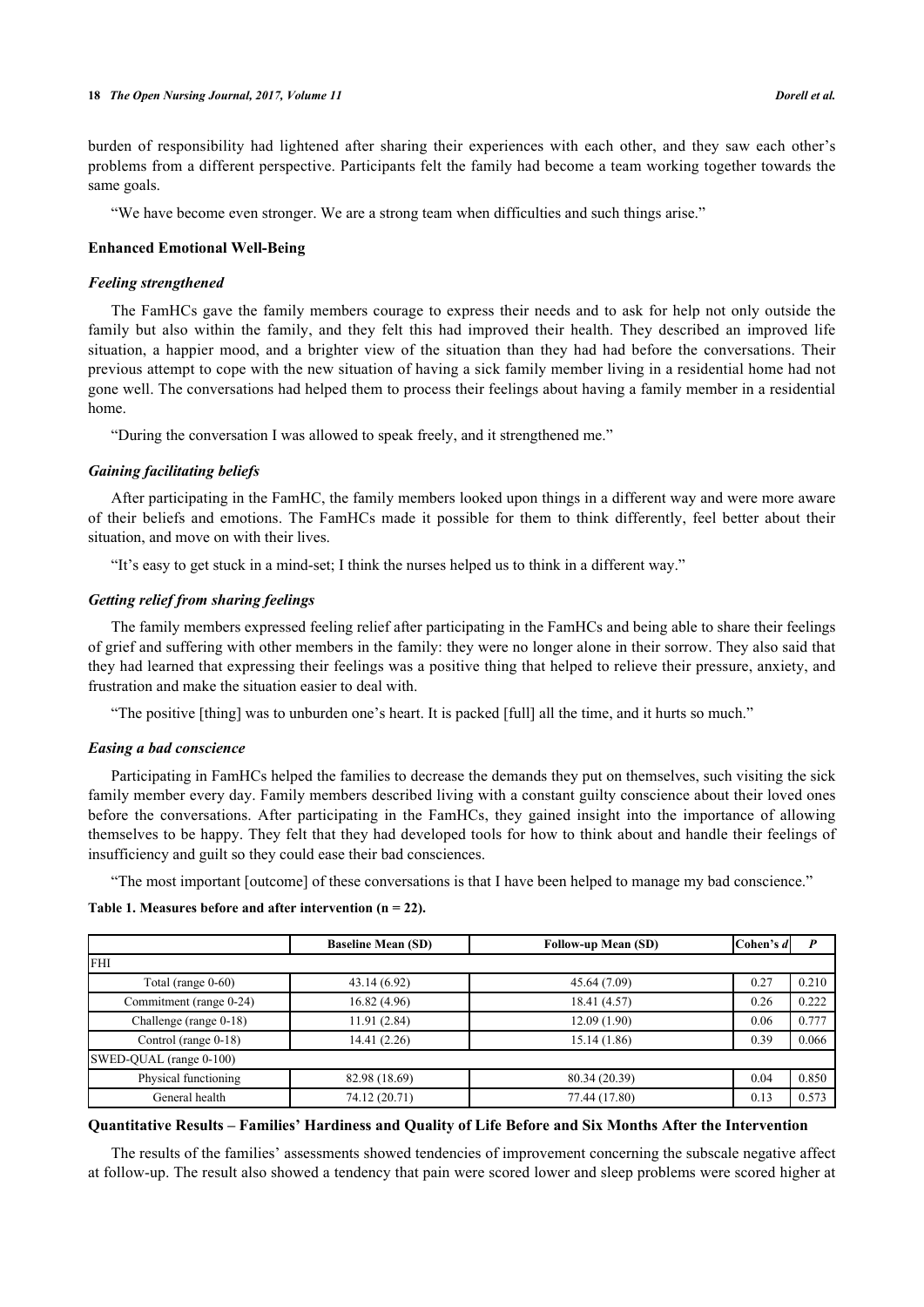#### *Family Health Conversations have Positive Outcomes The Open Nursing Journal, 2017, Volume 11* **19**

follow-up compared to baseline, however, not to a significant extent. When calculating for effect size, the result showed a positive clinical significant effect in commitment, control, and total family hardiness at follow-up. Emotional wellbeing, negative affect, and sleep problems also proved to be showed a clinical significant effect, while pain showed a medium worsening effect at follow-up compared to baseline (Table **[1](#page-4-0)**). These results indicate that the intervention improved the families control over their situation and their mental health but led to more pain among the participant.

# **Integration of the Results on the Empirical Level and the Theoretical Assumptions**

The qualitative and quantitative results were then integrated with the theoretical assumption. This integration, using the methodological metaphor of the triangle, of the empirical results and theoretical assumptions is presented in this section and illustrated in Fig. (**[1](#page-5-0)**). In this study, we have interpreted the results from the quantitative and qualitative findings to be convergent, i.e. pointing to the same conclusion as the outcomes and responses demonstrating improvements in family functioning and health. When deductively testing the theoretical assumption and asking about families responses after participating in FamHC, the theoretical assumption were aligned with empirical results.

<span id="page-5-0"></span>

**Fig. (1).** Triangulation diagram of the logical relationships between the theoretical assumption, the quantitative data from SWED-QUAL and FHI, and qualitative findings from the interviews.

The theoretical assumption suggests that FamHCs will promote healing and sustain family health. This is supported by the quantitative findings. An improvement of hardiness was seen in the FHI total score and the subscale measuring commitment (families' internal strengths and ability to work together) from baseline to 6-month follow-up. The result from SWED-QUAL showed increased emotional well-being in family members and decreased negative affect, negative affect include feelings of anxiety, sadness, nervousness, and tension, and these were decreased after participating in the FamHCs.

The qualitative results also support the theoretical assumption. The participants described improved cooperation, communication, and relationships within the family. They also said their families had become better able to share responsibilities. On a more personal level, participants described feeling stronger after the conversations and better able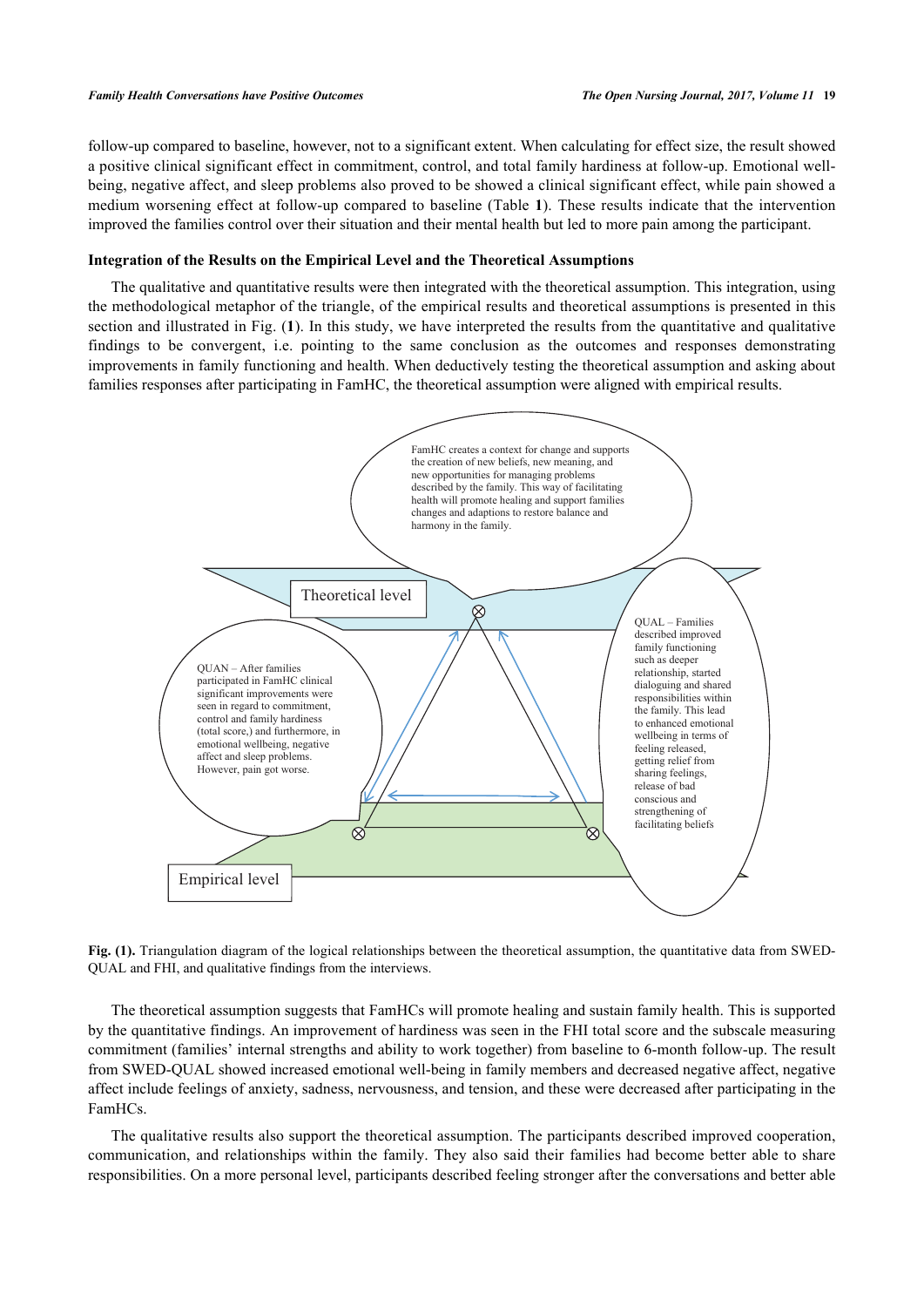to process their feelings about having a family member living in a residential home. Anxiety and frustration were also relieved, which made it easier for them to deal with their situation. They felt their consciences were eased, and that led to their improved emotional well-being and created a change in their beliefs about their own insufficiency and guilt.

The part of the theoretical assumption that suggests that FamHC creates a context of change and supports the creation of new beliefs, new meaning, and new opportunities to manage problems was also supported by both the qualitative findings and the quantitative data. The families described how they had changed their ways of looking upon the situation and had begun to think in new ways. They had changed how they communicated with each other and had learned about how other family members viewed the situation. Furthermore, they saw problems from a different perspective, which made it possible to think differently about how to deal with their situation and continue with their lives. The quantitative data showed a clinical significant effect on the families' abilities to take control of their family lives rather than being shaped by outside circumstances or events.

# **DISCUSSION**

In this study responses to the FamHCs in families with a member living at a residential home for older people were evaluated and integrated with a theoretical assumption of the intervention. The empirical findings, when integrated, supported the theoretical assumption. Consequently, there is no need to modify or expand our assumption underlying the FamHC intervention for older people and their families. The integration of the empirical findings showed that the intervention improved the families' control over their situation, ability to work together, family function, and emotional well-being. These findings indicate that the FamHCs facilitates movement towards healing and sustained family health.

Having a family member move to a residential home for older people can be understood through the perspective of life transition as a passage from one life phase to another [\[52\]](#page-10-19). According to a previous study, family members' experiences the relocation of an older family member to a residential home as a difficult and dynamic process [\[7](#page-8-5)]. The change in their everyday home lives when a family member moves to a residential home can be hard to cope with. According to the families' statements, the family members' earlier attempts to adjust to this situation had not been successful, as they had not been supported or prepared for the emotional turbulence of the transition. This is in line with other studies about families experiences of the transition to a residential home for older people [\[7](#page-8-5), [53,](#page-10-20) [54\]](#page-10-21). Our results showed that after participating in the FamHCs, the families were better adapted to the new situation. The intervention started a process among the family members directed towards a transition gaining a new beginning and new perspective. The FamHCs facilitated the family members to reach a new point in life where they could feel more satisfied with life and accept their new situation. This transition process continues over time and can either lead to a movement towards health or render families more vulnerable [[55\]](#page-10-22). Coping with transition is a dynamic process that includes different processes where health and perceived well-being are the outcomes [[56\]](#page-11-0). Characteristics of periods of transition are instability, distress, and confusion. Early assessment and nursing interventions are very important to facilitating emotional well-being and healthy outcomes after a period of change in life pattern [[55](#page-10-22)]. That is in line with our study, which showed increased family hardiness, emotional well-being, and a change in families' way of thinking following the FamHC intervention. The findings from our study can be interpreted as increased interaction and connectedness after participating in the conversations, and family members described an enhanced understanding within the family. The conversations were found to have strengthened family cohesion; that is, after the intervention, participants were able to transfer their complex problems from an individual to a family level. They could share their grief and suffering with each other, this is in line with the study of Deist and Greeff [[56\]](#page-11-0).

Some patterns of response are known to facilitate the transition process. These patterns includes feeling connected (e.g., the need to feel connected to old friends and family and to health care professional) and interacting with others. According to Meleis et al. [[57](#page-11-1)], properties that facilitate the transition process towards health and emotional well-being include community resources such as–support from partners and families and relevant information from health care providers. The FamHCs helped the family members manage their situation by accepting support from each other. The findings show an increase in the families' sense of internal strengths and their ability to work together as a family.

Previous studies have demonstrated that it is a critical point in the transition process when individuals reach a state of stability in their new routines and lifestyles [\[57](#page-11-1)]. Our result showed that the family members' previous attempts to adjust to their new situation had not been successful, but with the support of the FamHC, they learned to communicate more clearly within the family. Once the families in our study accepted that they were unable to change their circumstances, they were better able to cope with their situation. They made this adjustment in an attempt to manage the demands and challenges of their changed life situation. This led to an adaptation in their beliefs about how they could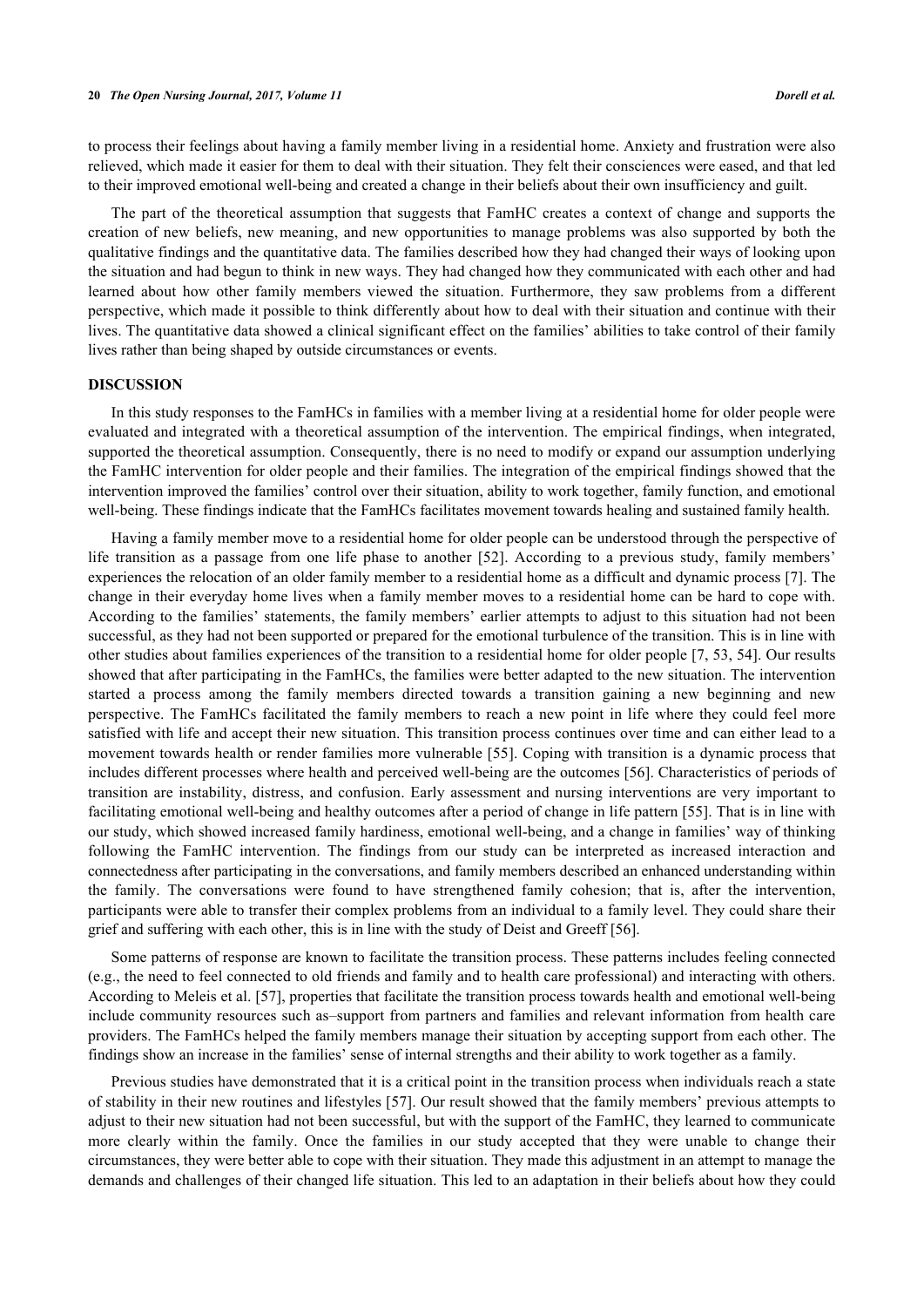initiate changes in the family' internal structures and deal with the new situation differently than before to restore balance and harmony in the family, this is also in line with the study of Greff, Vansteenwegen, and Ide [[58\]](#page-11-2).

Our findings can be interpreted to mean that the FamHCs made the family members' various beliefs visible and thus started a process that may have facilitated changes in their ways of thinking. Family members felt that after participating in the FamHCs their bad conscience towards their older family member had been eased. By participating in the FamHCs, they seem to have been helped in their transition and gave themselves permission to come to terms with the new situation of their family member living in a residential home. Our findings can also be understood in the light of adjustment and adaptation as described in the resiliency model of family stress. A family's state of adjustment is influenced by the family's assessment of the stressor, its vulnerability, and its overall family functioning, problem solving, coping strategies, and available resources. When the problems and challenges are too difficult to manage, the family may become maladjusted and can face a crisis. When the balance in family functions, interpersonal relations, and individual well-being are favoured, adaptation is achieved [[59\]](#page-11-3).

The families' capability for resilience in a changed life situation in this study was favoured by positive beliefs, family roles, family function, and communicative problem-solving abilities [\[60](#page-11-4)]. Similar to Walsh [[61\]](#page-11-5), we interpreted the results and identified three components that support our theoretical assumption and form family resilience: belief systems, organizational patterns, and communication processes. Belief systems in the family have a strong impact on family functioning and are an important contributor to resilience. Family patterns such as family rules, family functioning, and family cohesion all influence how family members respond to changes. The third domain about the communication process favours open communication, supported by a climate of empathy, trust, and tolerance of all family members' views about the situation, which enables family members to share feelings with each other. The findings in our study indicate that the families strengthen this ability by participating in the FamHCs. Families' beliefs were shared and challenged within the conversations, which made them each aware of their own beliefs as well as those of the other members. The FamHCs helped the families integrate the changes imposed by the major life event of having an older family member live in a residential home and communicate in a more honest and deeper way. To accept and manage this situation, it was important for the family to adapt to the situation [\[58](#page-11-2)]. Our results indicate that the FamHC intervention improved the families' control over their situation and their family's health.

### **Methodological Considerations**

In this study, we used mixed methods research design, based on integrating qualitative and quantitative data with the intervention's theoretical assumptions. The methodological metaphor of triangulation helped to describe the logical relations between the qualitative and quantitative findings on the empirical level and the explicitly stated assumptions on the theoretical level. A mixed methods research is suitable to investigate effects in complex interventions since findings from one method strengthen from the other method and a combination of the two methods help explain the findings and neither method alone will answer the study object [[62\]](#page-11-6).

The sample size was 22 family members, which can be assumed as a sufficient number for the qualitative analysis since the interviews were rich in content and gave a good variation in their responses. However, this is a small sample when considering the quantitative analysis and we therefore used a non-parametric test since there can be questions concerning the normality of the data. As statistical significance is just a statement about likelihood of findings being due to chance and the *p* value on its own provides no information about the meaning of the results to clinical practice or the overall importance [[63\]](#page-11-7), in the study design, a measure to establish clinical significance were chosen. Thus, Cohen's *d* >0.25 was considered as a benchmark for the intervention is clinically significant, as proposed by Wolf [[50](#page-10-23)]. We consistently used validated instruments in the quantitative part of the study. To strengthen the trustworthiness of the qualitative data, the person performing the interviews with the families had not participated in the conversations with the families. To strengthen the credibility of the qualitative data all authors discussed each step together in the analysis process until a consensus was reached. All authors reflected independently upon the findings to ensure that nothing were overlooked.

When including families none of the family members living at the residential homes were included due to illness, fatigue, frailty and communication difficulties caused by dementia, which could have caused confusion to the residents if participated. Moreover, there was a predominance of female family members which may have affected the results. Even though the sample size was small, the choice of using mix-methods design integrating qualitative and quantitative findings was seen as a strength in this study. We achieved a more comprehensive in-depth information about the responses to and effects of the FamHC on the family members. Even so, although we believe that our results are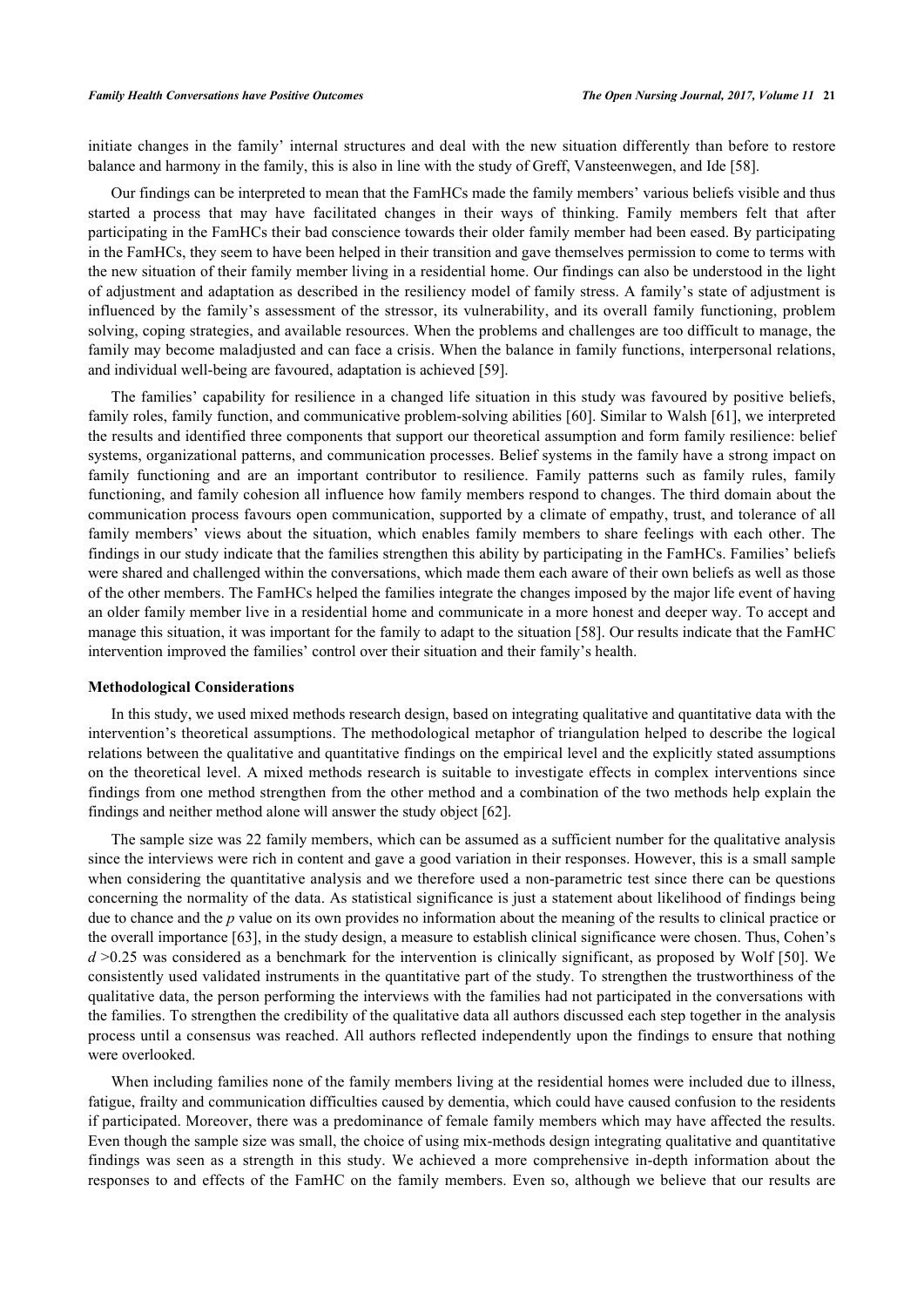transferable, we recommend that generalizations to other populations should be made cautiously.

#### **Conclusion and Implications for Practice**

From the integration of the empirical results and our theoretical assumptions it can be concluded that participating in FamHCs facilitates a context for change and supports the creation of new beliefs, new meanings, and new opportunities in relation to the problems described by families with a member living in a residential home for older people. The family members' abilities to manage the transition of moving their sick member from home to assisted living improved with the intervention. This study shows the importance of nurses caring not only for the resident but also for the whole family. Therefore, FamHCs should be offered as a part of standard care to support family health. For nurses it is essential to expand the approach from patient-centred care to an approach in which the family is viewed as a unit of care, as in FSN. Family Systems Nursing interventions such as FamHC should be considered as a natural responsibility for nurses to support family well-being. Consequently, opportunities for education in training for and conducting this kind of family intervention should be considered, as there is a further need for knowledge transfer in this area from theory to practice. Even if this study adds to the evidence base of FSN interventions in general and FamHCs in particular more empirical research is still needed to strengthen the research evidence in this specific context.

# **ETHICAL APPROVAL**

Consent to carry out and record the interview was sought from the families before they were included. The Regional Ethical Review Board in Umea approved the study (2011-335-31M).

# **HUMAN AND ANIMAL RIGHTS**

No Animals/Humans were used for studies that are base of this research.

# **CONSENT FOR PUBLICATION**

Not applicable.

### **CONFLICT OF INTEREST**

The authors confirm that this article content has no conflict of interest.

# **ACKNOWLEDGEMENTS**

Declared none.

### **REFERENCES**

- <span id="page-8-0"></span>[1] Nolan M, Dellasega C. I really feel I've let him down: supporting family carers during long-term care placement for elders. JAN 2000; 31(4): 759-67.
- [2] Liken MA. Caregivers in crisis: moving a relative with Alzheimers to assisted living. Clin Nurs Res 2001; 10(1): 52-68. [\[http://dx.doi.org/10.1177/c10n1r6](http://dx.doi.org/10.1177/c10n1r6)] [PMID: [11881751\]](http://www.ncbi.nlm.nih.gov/pubmed/11881751)
- <span id="page-8-1"></span>[3] Sury L, Burns K, Brodaty H. Moving in: adjustment of people living with dementia going into a nursing home and their families. Int Psychogeriatr 2013; 25(6): 867-76. [\[http://dx.doi.org/10.1017/S1041610213000057](http://dx.doi.org/10.1017/S1041610213000057)] [PMID: [23425369\]](http://www.ncbi.nlm.nih.gov/pubmed/23425369)
- <span id="page-8-2"></span>[4] Caron CD, Bowers BJ. Deciding whether to continue, share, or relinquish caregiving: caregiver views. Qual Health Res 2003; 13(9): 1252-71. [\[http://dx.doi.org/10.1177/1049732303257236\]](http://dx.doi.org/10.1177/1049732303257236) [PMID: [14606412](http://www.ncbi.nlm.nih.gov/pubmed/14606412)]
- <span id="page-8-3"></span>[5] Bramble M, Moyle W, McAllister M. Seeking connection: family care experiences following long-term dementia care placement. J Clin Nurs 2009; 18(22): 3118-25. [\[http://dx.doi.org/10.1111/j.1365-2702.2009.02878.x\]](http://dx.doi.org/10.1111/j.1365-2702.2009.02878.x) [PMID: [19825115](http://www.ncbi.nlm.nih.gov/pubmed/19825115)]
- <span id="page-8-4"></span>[6] Høgsnes L, Melin-Johansson C, Norbergh KG, Danielson E. The existential life situations of spouses of persons with dementia before and after relocating to a nursing home. Aging Ment Health 2014; 18(2): 152-60. [\[http://dx.doi.org/10.1080/13607863.2013.818100\]](http://dx.doi.org/10.1080/13607863.2013.818100) [PMID: [23869816](http://www.ncbi.nlm.nih.gov/pubmed/23869816)]
- <span id="page-8-5"></span>[7] Eika M, Espnes GA, Söderhamn O, Hvalvik S. Experiences faced by next of kin during their older family members transition into long-term care in a Norwegian nursing home. J Clin Nurs 2014; 23(15-16): 2186-95. [\[http://dx.doi.org/10.1111/jocn.12491\]](http://dx.doi.org/10.1111/jocn.12491) [PMID: [24372931](http://www.ncbi.nlm.nih.gov/pubmed/24372931)]
- <span id="page-8-6"></span>[8] Voutilainen P, Backman K, Isola A, Laukkala H. Family members perceptions of the quality of long-term care. Clin Nurs Res 2006; 15(2): 135-49. [\[http://dx.doi.org/10.1177/1054773805285697\]](http://dx.doi.org/10.1177/1054773805285697) [PMID: [16638831](http://www.ncbi.nlm.nih.gov/pubmed/16638831)]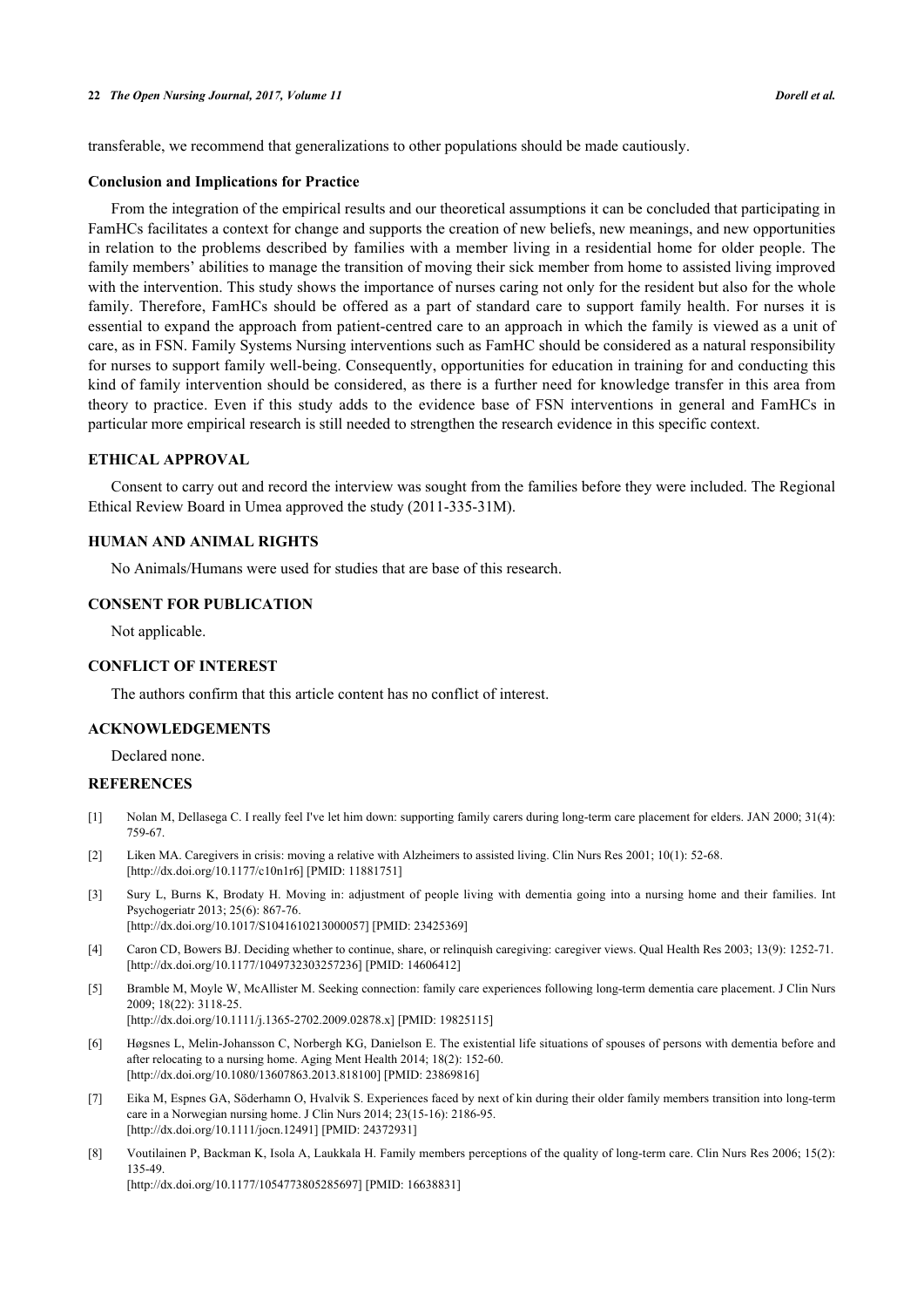- <span id="page-9-0"></span>[9] Koplow SM, Gallo AM, Knafl KA, Vincent C, Paun O, Gruss V. A Case Study Approach to Nursing Home Placement: Smooth and Difficult Cases and Implications for Nursing. J Gerontol Nurs 2015; 41(7): 58-64. [\[http://dx.doi.org/10.3928/00989134-20150413-08](http://dx.doi.org/10.3928/00989134-20150413-08)] [PMID: [25912239\]](http://www.ncbi.nlm.nih.gov/pubmed/25912239)
- <span id="page-9-1"></span>[10] Baumbusch J, Phinney A. Invisible hands: the role of highly involved families in long-term residential care. J Fam Nurs 2014; 20(1): 73-97. [\[http://dx.doi.org/10.1177/1074840713507777\]](http://dx.doi.org/10.1177/1074840713507777) [PMID: [24122579](http://www.ncbi.nlm.nih.gov/pubmed/24122579)]
- <span id="page-9-2"></span>[11] Nolan M, Dellasega C. Its not the same as him being at home: creating caring partnerships following nursing home placement. J Clin Nurs 1999; 8(6): 723-30. [\[http://dx.doi.org/10.1046/j.1365-2702.1999.00325.x\]](http://dx.doi.org/10.1046/j.1365-2702.1999.00325.x) [PMID: [10827619](http://www.ncbi.nlm.nih.gov/pubmed/10827619)]
- [12] Gaugler JE. Family involvement in residential long-term care: a synthesis and critical review. Aging Ment Health 2005; 9(2): 105-18. [\[http://dx.doi.org/10.1080/13607860412331310245\]](http://dx.doi.org/10.1080/13607860412331310245) [PMID: [15804627](http://www.ncbi.nlm.nih.gov/pubmed/15804627)]
- [13] Port CL, Zimmerman S, Williams CS, Dobbs D, Preisser JS, Williams SW. Families filling the gap: comparing family involvement for assisted living and nursing home residents with dementia. Gerontologist 2005; 45 Spec No 1(1): 87-95. [\[http://dx.doi.org/10.1093/geront/45.suppl\\_1.87\]](http://dx.doi.org/10.1093/geront/45.suppl_1.87) [PMID: [16230755](http://www.ncbi.nlm.nih.gov/pubmed/16230755)]
- <span id="page-9-3"></span>[14] Haesler E, Bauer M, Nay R. Factors associated with constructive staff-family relationships in the care of older adults in the institutional setting. Int J Evid-Based Healthc 2006; 4(4): 288-336. [PMID: [21631773\]](http://www.ncbi.nlm.nih.gov/pubmed/21631773)
- <span id="page-9-4"></span>[15] Wright LM, Leahey M. Nurses and families: A guide to family assessment and intervention. 6th ed. Philadelphia: F.A. Davis 2013.
- <span id="page-9-5"></span>[16] Åstedt-Kurki P, Paavilainen E, Tammentie T, Paunonen-Ilmonen M. Interaction between adult patients family members and nursing staff on a hospital ward. Scand J Caring Sci 2001; 15(2): 142-50. [\[http://dx.doi.org/10.1046/j.1471-6712.2001.00012.x\]](http://dx.doi.org/10.1046/j.1471-6712.2001.00012.x) [PMID: [12078627](http://www.ncbi.nlm.nih.gov/pubmed/12078627)]
- <span id="page-9-6"></span>[17] Årestedt L, Persson C, Benzein E. Living as a family in the midst of chronic illness. Scand J Caring Sci 2014; 28(1): 29-37. [\[http://dx.doi.org/10.1111/scs.12023\]](http://dx.doi.org/10.1111/scs.12023) [PMID: [23317153](http://www.ncbi.nlm.nih.gov/pubmed/23317153)]
- <span id="page-9-7"></span>[18] Svavarsdottir EK. Listening to the familys voice: Nordic nurses movement toward family centered care. J Fam Nurs 2006; 12(4): 346-67. [\[http://dx.doi.org/10.1177/1074840706294536\]](http://dx.doi.org/10.1177/1074840706294536) [PMID: [17099115](http://www.ncbi.nlm.nih.gov/pubmed/17099115)]
- <span id="page-9-15"></span>[19] Dorell Å, Bäckström B, Ericsson M, Johansson M, Östlund U, Sundin K. Experiences With Family Health Conversations at Residential Homes for Older People. Clin Nurs Res 2016; 25(5): 560-82. [\[http://dx.doi.org/10.1177/1054773814565174\]](http://dx.doi.org/10.1177/1054773814565174) [PMID: [25550306](http://www.ncbi.nlm.nih.gov/pubmed/25550306)]
- <span id="page-9-11"></span>[20] Östlund U, Bäckström B, Lindh V, Sundin K, Saveman BI. Nurses' fidelity to theory-based core components when implementing Family Health Conversations - a qualitative inquiry. Scand J Caring Sci 2015; 29(3): 582-90. [\[http://dx.doi.org/10.1111/scs.12178\]](http://dx.doi.org/10.1111/scs.12178)
- [21] Östlund U, Persson C. Examining Family Responses to Family Systems Nursing Interventions: An Integrative Review. J Fam Nurs 2014; 20(3): 259-86. [\[http://dx.doi.org/10.1177/1074840714542962\]](http://dx.doi.org/10.1177/1074840714542962) [PMID: [25026964](http://www.ncbi.nlm.nih.gov/pubmed/25026964)]
- <span id="page-9-16"></span>[22] Benzein E, Olin C, Persson C. You put it all together - families evaluation of participating in Family Health Conversations. Scand J Caring Sci 2015; 29(1): 136-44. [\[http://dx.doi.org/10.1111/scs.12141\]](http://dx.doi.org/10.1111/scs.12141) [PMID: [24720612](http://www.ncbi.nlm.nih.gov/pubmed/24720612)]
- [23] Sveinbjarnardottir EK, Svavarsdottir EK, Wright LM. What are the benefits of a short therapeutic conversation intervention with acute psychiatric patients and their families? A controlled before and after study. Int J Nurs Stud 2013; 50(5): 593-602. [\[http://dx.doi.org/10.1016/j.ijnurstu.2012.10.009](http://dx.doi.org/10.1016/j.ijnurstu.2012.10.009)] [PMID: [23146277](http://www.ncbi.nlm.nih.gov/pubmed/23146277)]
- <span id="page-9-8"></span>[24] Svavarsdottir EK, Sigurdardottir AO, Konradsdottir E, *et al.* The process of translating family nursing knowledge into clinical practice. J Nurs Scholarsh 2015; 47(1): 5-15. [\[http://dx.doi.org/10.1111/jnu.12108](http://dx.doi.org/10.1111/jnu.12108)] [PMID: [25369732\]](http://www.ncbi.nlm.nih.gov/pubmed/25369732)
- <span id="page-9-9"></span>[25] Melrose S. Reducing relocation stress syndrome in long-term care facilities. J Pract Nurs 2004; 54(4): 15-7. [PMID: [15730184\]](http://www.ncbi.nlm.nih.gov/pubmed/15730184)
- <span id="page-9-10"></span>[26] Wright LM, Bell JM. Beliefs and illness: a model for healing. Calgary: 4th Floor Press 2009.
- <span id="page-9-12"></span>[27] Benzein EG, Hagberg M, Saveman BI. Being appropriately unusual: a challenge for nurses in health-promoting conversations with families. Nurs Inq 2008; 15(2): 106-15. [\[http://dx.doi.org/10.1111/j.1440-1800.2008.00401.x\]](http://dx.doi.org/10.1111/j.1440-1800.2008.00401.x) [PMID: [18476853](http://www.ncbi.nlm.nih.gov/pubmed/18476853)]
- <span id="page-9-13"></span>[28] Ricœur P, Blamey K. Oneself as another. Chicago: University of Chicago Press 1994.
- <span id="page-9-14"></span>[29] Andersen T. The Reflecting team in action. New York, NY: Guilford 1995.
- <span id="page-9-17"></span>[30] Östlund U, Bäckström B, Saveman BI, Lindh V, Sundin K. A family systems nursing approach for families following a stroke: Family health conversations. J Fam Nurs 2016; 22(2): 148-71. [\[http://dx.doi.org/10.1177/1074840716642790\]](http://dx.doi.org/10.1177/1074840716642790) [PMID: [27090511](http://www.ncbi.nlm.nih.gov/pubmed/27090511)]
- [31] Dorell Å, Sundin K. Becoming visible Experiences from families participating in Family Health Conversations at residential homes for older people. Geriatr Nurs 2016; 37(4): 260-5. [\[http://dx.doi.org/10.1016/j.gerinurse.2016.02.015\]](http://dx.doi.org/10.1016/j.gerinurse.2016.02.015) [PMID: [26995489](http://www.ncbi.nlm.nih.gov/pubmed/26995489)]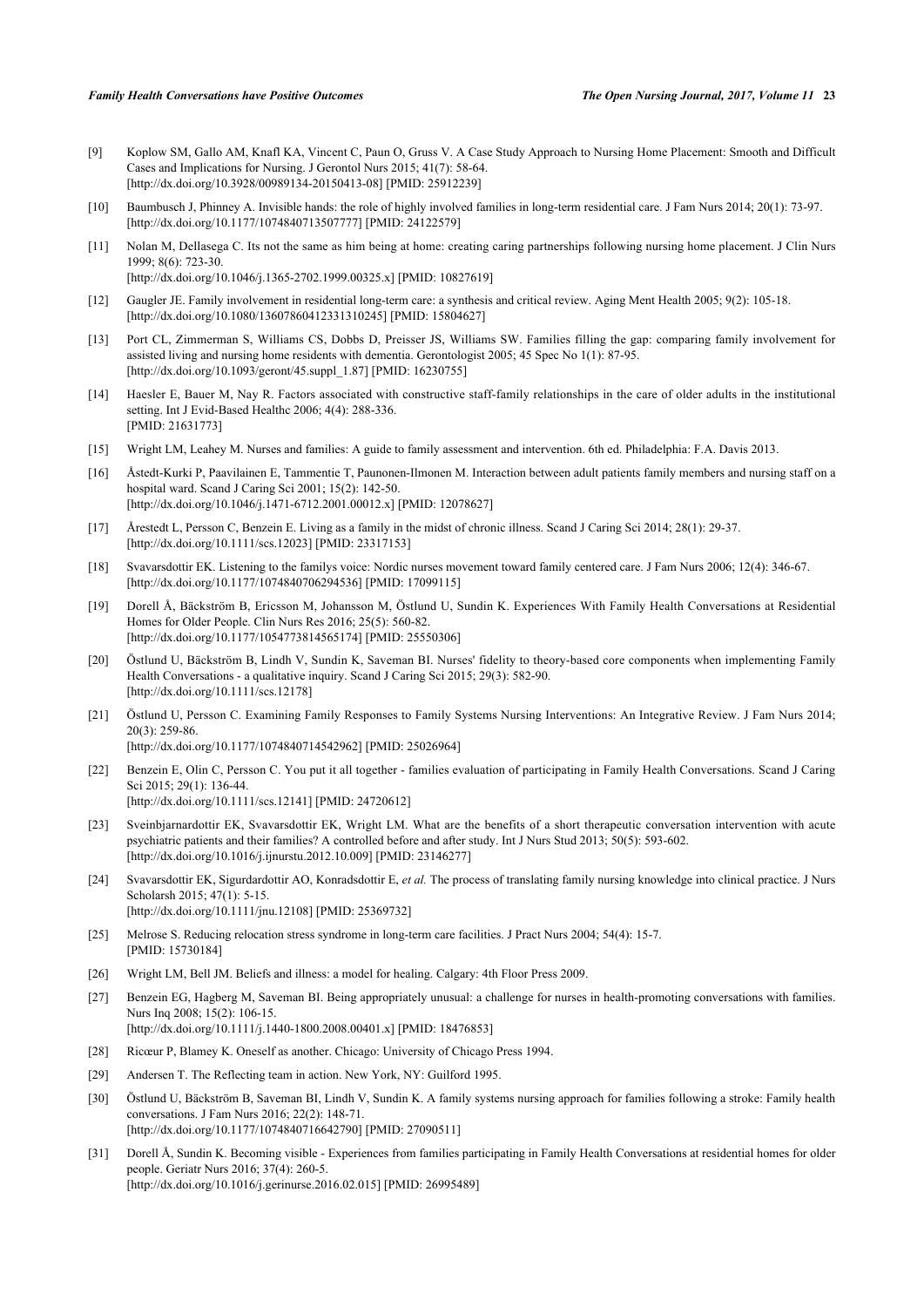#### **24** *The Open Nursing Journal, 2017, Volume 11 Dorell et al.*

- <span id="page-10-0"></span>[32] Persson C, Benzein E. Family Health Conversations: how do they support health? Nurs Res Pract 2014; 2014: 547160. [\[http://dx.doi.org/10.1155/2014/547160](http://dx.doi.org/10.1155/2014/547160)]
- <span id="page-10-1"></span>[33] Hertzberg A, Ekman SL, Axelsson K. Relatives are a resource, but...: registered nurses views and experiences of relatives of residents in nursing homes. J Clin Nurs 2003; 12(3): 431-41. [\[http://dx.doi.org/10.1046/j.1365-2702.2003.00761.x\]](http://dx.doi.org/10.1046/j.1365-2702.2003.00761.x) [PMID: [12709118](http://www.ncbi.nlm.nih.gov/pubmed/12709118)]
- <span id="page-10-2"></span>[34] Bitzan JE, Kruzich JM. Interpersonal relationships of nursing home residents. Gerontologist 1990; 30(3): 385-90. [\[http://dx.doi.org/10.1093/geront/30.3.385](http://dx.doi.org/10.1093/geront/30.3.385)] [PMID: [2354798](http://www.ncbi.nlm.nih.gov/pubmed/2354798)]
- <span id="page-10-3"></span>[35] Gladstone J, Wexler E. A family perspective of family/staff interaction in long-term care facilities. Geriatr Nurs 2000; 21(1): 16-9. [\[http://dx.doi.org/10.1067/mgn.2000.105792](http://dx.doi.org/10.1067/mgn.2000.105792)] [PMID: [10679603\]](http://www.ncbi.nlm.nih.gov/pubmed/10679603)
- <span id="page-10-4"></span>[36] Farquhar MC, Ewing G, Booth S. Using mixed methods to develop and evaluate complex interventions in palliative care research. Palliat Med 2011; 25(8): 748-57. [\[http://dx.doi.org/10.1177/0269216311417919\]](http://dx.doi.org/10.1177/0269216311417919) [PMID: [21807749](http://www.ncbi.nlm.nih.gov/pubmed/21807749)]
- <span id="page-10-5"></span>[37] Erzberger C, Kelle U. Making Inferences in Mixed Methods: The Rules of integration. In: Tashakkori A, Teddlie C, Eds. Handbook of Mixed Methods in Social & Behavioural Research. Thousand Oak: Sage 2010.
- <span id="page-10-6"></span>[38] Östlund U, Kidd L, Wengström Y, Rowa-Dewar N. Combining qualitative and quantitative research within mixed method research designs: a methodological review. Int J Nurs Stud 2011; 48(3): 369-83. [\[http://dx.doi.org/10.1016/j.ijnurstu.2010.10.005](http://dx.doi.org/10.1016/j.ijnurstu.2010.10.005)] [PMID: [21084086](http://www.ncbi.nlm.nih.gov/pubmed/21084086)]
- <span id="page-10-7"></span>[39] Lindh V, Persson C, Saveman BI, Englund C, Idberger K, Östlund U. An initiative to teach family systems nursing using online healthpromoting conversations: A multi-methods evaluation. J Nurs Educ 2013; 3: 54-66.
- <span id="page-10-8"></span>[40] Bell JM, Moules NJ, Wright LM. Therapeutic letters and the family nursing unit: a legacy of advanced nursing practice. J Fam Nurs 2009; 15(1): 6-30. [\[http://dx.doi.org/10.1177/1074840709331865\]](http://dx.doi.org/10.1177/1074840709331865) [PMID: [19218466](http://www.ncbi.nlm.nih.gov/pubmed/19218466)]
- <span id="page-10-9"></span>[41] Eggenberger SK, Nelms TP. Family interviews as a method for family research. JAN 2007; 58(3): 282-92. [\[http://dx.doi.org/10.1111/j.1365-2648.2007.04238.x\]](http://dx.doi.org/10.1111/j.1365-2648.2007.04238.x)
- <span id="page-10-10"></span>[42] Creswell JW. Research design: qualitative, quantitative, and mixed methods approaches. California Thousand Oaks: Sage 2009.
- <span id="page-10-11"></span>[43] Elo S, Kyngäs H. The qualitative content analysis process. JAN 2008; 62(1): 107-15. [\[http://dx.doi.org/10.1111/j.1365-2648.2007.04569.x\]](http://dx.doi.org/10.1111/j.1365-2648.2007.04569.x)
- <span id="page-10-12"></span>[44] Sandelowski M. Qualitative analysis: what it is and how to begin. Res Nurs Health 1995; 18(4): 371-5. [\[http://dx.doi.org/10.1002/nur.4770180411](http://dx.doi.org/10.1002/nur.4770180411)] [PMID: [7624531](http://www.ncbi.nlm.nih.gov/pubmed/7624531)]
- <span id="page-10-13"></span>[45] Graneheim UH, Lundman B. Qualitative content analysis in nursing research: concepts, procedures and measures to achieve trustworthiness. Nurse Educ Today 2004; 24(2): 105-12. [\[http://dx.doi.org/10.1016/j.nedt.2003.10.001\]](http://dx.doi.org/10.1016/j.nedt.2003.10.001) [PMID: [14769454](http://www.ncbi.nlm.nih.gov/pubmed/14769454)]
- <span id="page-10-14"></span>[46] McCubbin MA, McCubbin HI, Thompson AI. Family Hardiness Index (FHI) In: McCubbin HI, Thompson AI, McCubbin MA, Eds. Family Assessment: Resiliency, Coping and Adaptation – Inventories for Research and Practice. Madison: University of Wisconsin System. USA 1986; pp. 239-305.
- <span id="page-10-15"></span>[47] Persson C, Benzein E, Årestedt K. Assessing family resources. Validation of the Swedish version of the Family Hardiness Index (FHI). Scand J Caring Sci 2016; 30(4): 845-55. [\[http://dx.doi.org/10.1111/scs.12313\]](http://dx.doi.org/10.1111/scs.12313)
- <span id="page-10-16"></span>[48] Brorsson B, Ifver J, Hays RD. The Swedish Health-Related Quality of Life Survey (SWED-QUAL). Qual Life Res 1993; 2(1): 33-45. [\[http://dx.doi.org/10.1007/BF00642887\]](http://dx.doi.org/10.1007/BF00642887) [PMID: [8490616](http://www.ncbi.nlm.nih.gov/pubmed/8490616)]
- <span id="page-10-17"></span>[49] Cohen J. Statistical Power Analysis for the Behavioral Sciences. New York: Taylor & Francis Group 1988.
- <span id="page-10-23"></span>[50] Wolf FM. Meta-Analysis: Quantitative Methods for Research Synthesis Beverly Hills, CA, USA. 1986.
- <span id="page-10-18"></span>[51] Wyrwich KW, Bullinger M, Aaronson N, Hays RD, Patrick DL, Symonds T. Estimating clinically significant differences in quality of life outcomes. Qual Life Res 2005; 14(2): 285-95. [\[http://dx.doi.org/10.1007/s11136-004-0705-2\]](http://dx.doi.org/10.1007/s11136-004-0705-2) [PMID: [15892420](http://www.ncbi.nlm.nih.gov/pubmed/15892420)]
- <span id="page-10-19"></span>[52] Meleis AI. Transitions theory: middle range and situation specific theories in nursing research and practice. New York: Springer Pub. 2010.
- <span id="page-10-20"></span>[53] Ryan AA, Scullion HF. Nursing home placement: an exploration of the experiences of family carers. JAN 2000; 32(5): 1187-95. [\[http://dx.doi.org/10.1046/j.1365-2648.2000.01589.x\]](http://dx.doi.org/10.1046/j.1365-2648.2000.01589.x)
- <span id="page-10-21"></span>[54] Davies S, Nolan M. Making the move: relatives experiences of the transition to a care home. Health Soc Care Community 2004; 12(6): 517-26. [\[http://dx.doi.org/10.1111/j.1365-2524.2004.00535.x\]](http://dx.doi.org/10.1111/j.1365-2524.2004.00535.x) [PMID: [15717898](http://www.ncbi.nlm.nih.gov/pubmed/15717898)]
- <span id="page-10-22"></span>[55] Schumacher K, Jones PS, Meleis AI. Helping Elderly Persons in Transition: A Framework for Research and Practice. In: Meleis AL, Ed. Transitions Theory – Middle- Range and Situation- Specific Theories in Nursing Research and Practice. New York: Springer Publishing Company 2010; pp. 129-45.